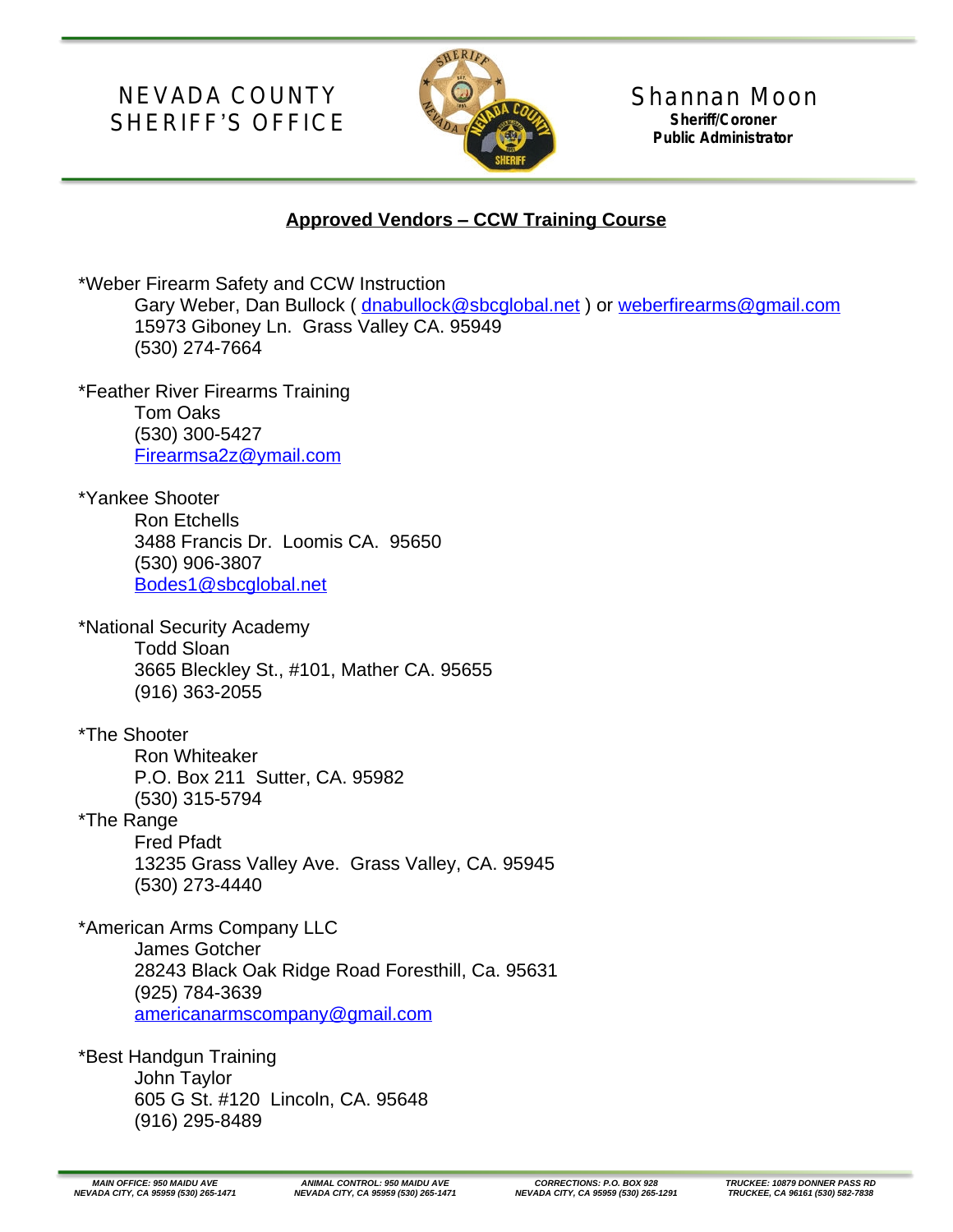## [www.BestHandgunTraining.com](http://www.BestHandgunTraining.com)

\*Bellicose / Family Safe Solutions Karen Cose (530) 272-2465 [kjcbellicose@gmail.com](mailto:kjcbellicose@gmail.com)

\*Defensive Triad

Chris Gulbrandson 6526 Lonetree Blvd. Rocklin, Ca. 95765 (916) 765-5661 [chris@defensivetriad.com](mailto:chris@defensivetriad.com)

\*Vandagriff Consulting

Erik Vandagriff PO BOX 962 Foresthill Ca. 95631 6655 New Bath Road Foresthill Ca. 95631 (530) 320-8858 [evandagriff@sebastiancorp.net](mailto:evandagriff@sebastiancorp.net)

\*Advanced Security Institute

Terry Wingert 9630 Bruceville Rd. Ste.106-357 Elk Grove, CA. 95757 (916) 985-7200 [gotasi1@yahoo.com](mailto:gotasi1@yahoo.com)

\*Essential Self Defense

Joseph Theis and Chris Taylor 13045 Creekview Court Auburn, Ca 95603 916-997-1293 [alpinejoe95603@gmail.com](mailto:alpinejoe95603@gmail.com)

\*Crossed Star Firearms

Morgan Dant 7175 Cross Star Trail Marysville, Ca. 95901 (530) 790-5187 [crossedstarfirearms@yahoo.com](mailto:crossedstarfirearms@yahoo.com)

\*Dennis Cook

Dennis Cook P.O. Box 2882 Truckee, CA. 96160 (530) 559-1155 [captncook45@yahoo.com](mailto:captncook45@yahoo.com)

\*One on One Firearms Instruction Joseph Truesdale 4342 Lakebreeze Dr. Rocklin, CA. 95677 (916) 494-9663 [joe@ccwtg.com](mailto:joe@ccwtg.com)

\*Seale Enterprises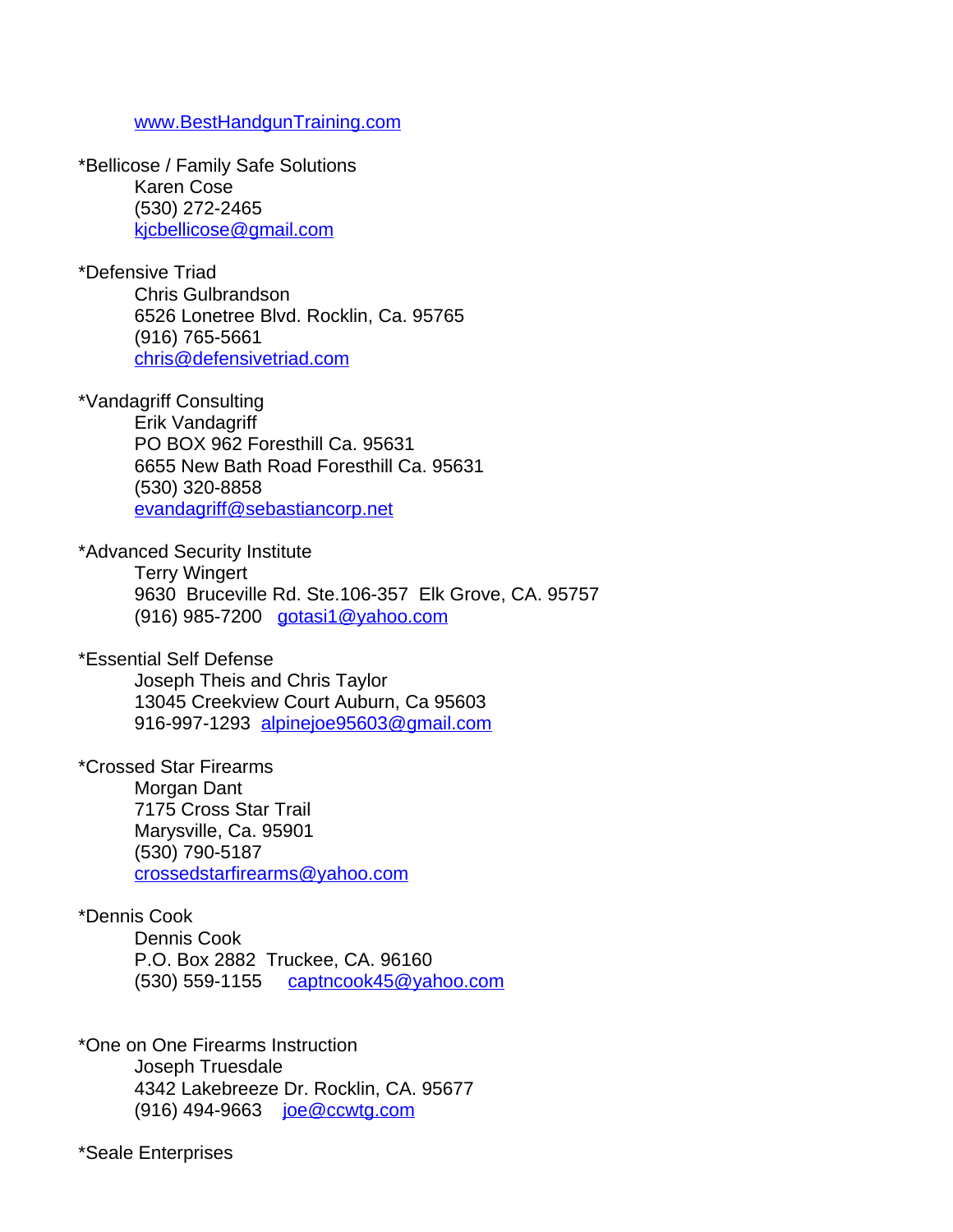Christopher Seale 4101 Dane Avenue, Olivehurst, Ca. 95961 (530) 632-4101 [chris@conseale.com](mailto:chris@conseale.com)

\*Accuracy Firearm Training Razmik Carapetian 5765 San Ardo Way North Highlands, Ca. 95660 (916) 316-6996 [exglock@gmail.com](mailto:exglock@gmail.com)

\*Get Qualified Firearms Training Academy William Gaede, Owner 2525 Cold Springs Rd. Placerville, CA. 95667 (530) 306-6132

\*Stovall Firearms Instruction Deborah Stovall 13725 Wheeler Acres Road, Grass Valley, Ca. 95949 P.O. Box 31, Grass Valley, Ca. 95945 (530) 906-8585 [crazycountrymama@gmail.com](mailto:crazycountrymama@gmail.com)

\*The Gun Range Samual Yohannes 3479 Orange Grove Ave North Highlands, Ca. 95660 (916) 972-1484 Ext103 [sam@thegunrange.biz](mailto:sam@thegunrange.biz)

\*Black Oak Training, Inc Dennis Barrett or Anne Barrett 14915 Humbug Road Magalia, Ca. 95954 (530) 624-1562 [info@blackoaktraining.com](mailto:info@blackoaktraining.com)

\*Northern Firearms Instruction Michael Ramsey, Thomas McDonald, Candice Norenberg 2001 Opportunity Drive Roseville, Ca. 95678 (916) 844-6374 [mramsey@usgunpro.com](mailto:mramsey@usgunpro.com)

\*Core Training Solutions Randall Fritz, CEO 2701 Telegraph #200, Oakland, CA. 94612 (Beale AFB Rod & Gun Club) (916) 871-3893 [Randy@core-pos.com](mailto:Randy@core-pos.com)

\*WGM Tactical Bill & Cindy George 21979 Clivus Dr. Grass Valley, CA. 95949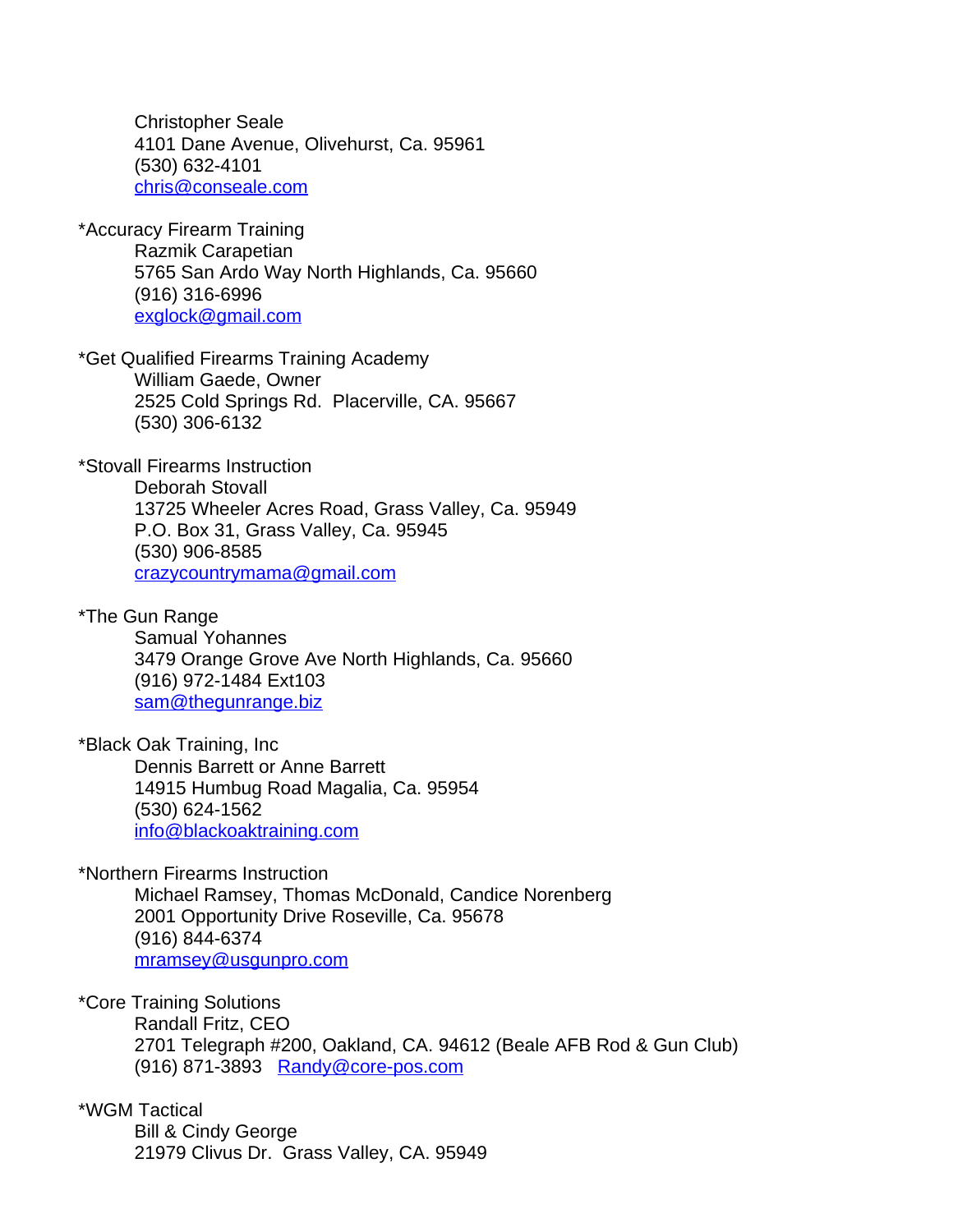(530) 636-2715 [wgmtactical@sbcglobal.net](mailto:wgmtactical@sbcglobal.net)

\*Placer County Pistol Club Dennis Bartoldo 4256 Wise Road Lincoln, Ca. 95648 (916) 645-1609

\*Northern Firearm Instruction Ted Lidie 816 River Bend Rd., Redding, CA. 96003 (530) 999-1822 [www.reddingccw.com](http://www.reddingccw.com)

\*James Rogers, Jr. 2270 Greenbriar Ct., Yuba City,CA. 95993 (530) 674-9426 [jhrogers@comcast.net](mailto:jhrogers@comcast.net)

\*Seale Enterprises Christopher Seale 4101 Dan Ave., Olivehurst, CA. 95961 (530) 632-4101 [www.conseale.com](http://www.conseale.com)

\*RavenTree International Leander C. McGriff 3106 Beachcomber Dr. East, Rocklin, CA. 95677 (916) 415-0282 [lee@raventreeinternational.com](mailto:lee@raventreeinternational.com)

\*Shooters Paradise Lee F. Smith 1407 a Colusa Hwy. Yuba City, CA. 95993 (530) 673-4100 [shootersparadise@sbcglobal.net](mailto:shootersparadise@sbcglobal.net)

\*Focus on Defense Leslie Nye PO Box 6104, Auburn, CA 95604 916-798-9100 [leslie.nye@outlook.com](mailto:leslie.nye@outlook.com)

\*Front Sight Firearms Training Institute J. Scott Hoerner 1 Front Sight Road Pahrump, NV. 89061 702-837-7433

\*CCW Shooters Michael Cordisco 1859 Masera Crt., Yuba City, CA. 95993 916-207-7350 [mike@ccwshooters.com](mailto:mike@ccwshooters.com)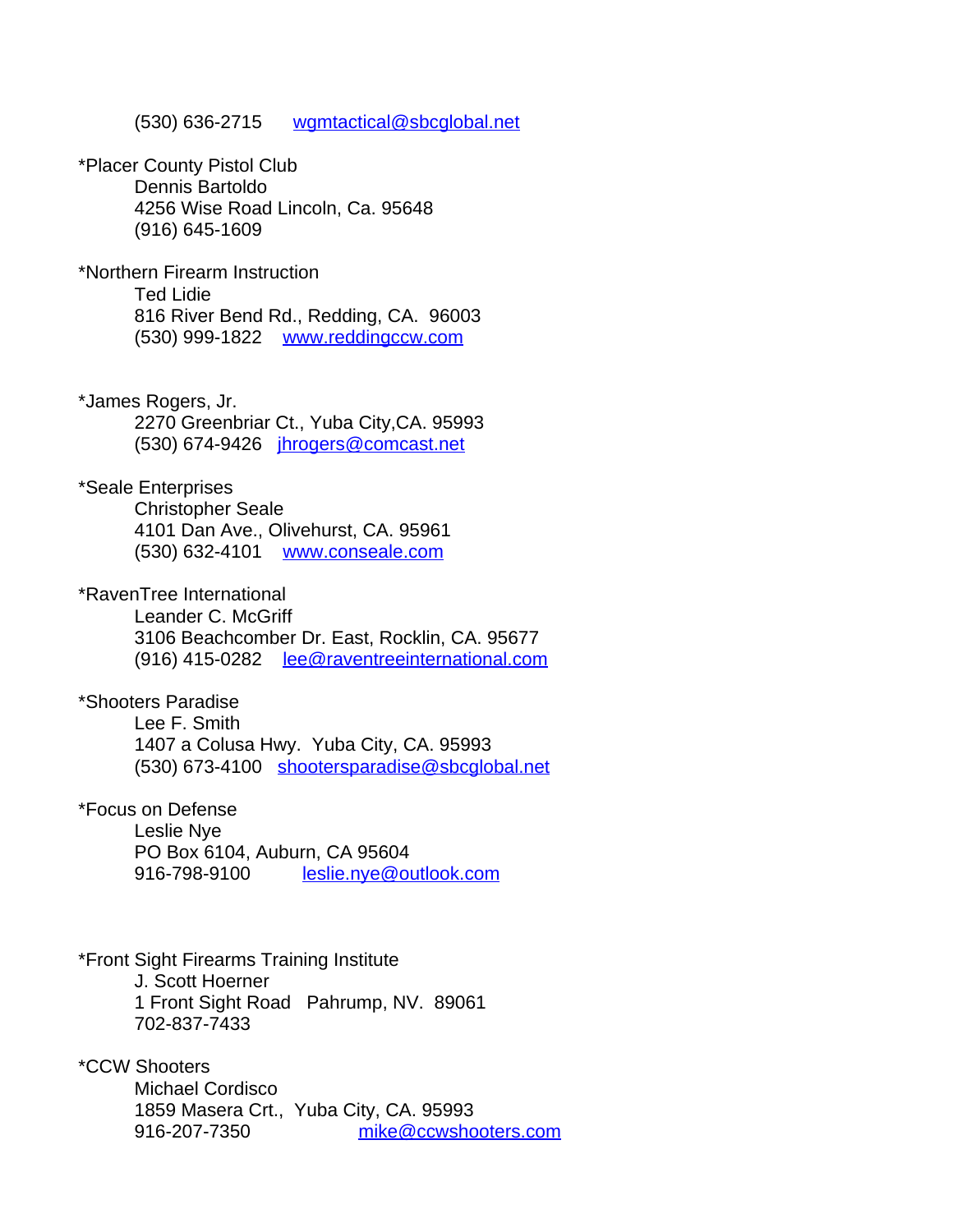\*RMC Firearms Instruction Robert Cristoni 204 Solara Pl. Lincoln, CA. 95648 916-747-3817 [ccwinstr@gmail.com](mailto:ccwinstr@gmail.com) \*Echo Whiskey Tactical Training-LLC Eric Foresberg PO Box 992601, Redding, CA. 96099 877-800-4199 [www.echowhiskeytactical.com](http://www.echowhiskeytactical.com) \*Eagle Defense James F. Shahan 9925 Grand Line Rd,. Elk Grove, CA. 95843 916-692-0161 [james@eagledefense.com](mailto:james@eagledefense.com) \*Defensive Accuracy, LLC Denise A. King PO Box 3094, San Leandro, CA. 94578 408-687-3791 [king@defensiveaccuracy.com](mailto:king@defensiveaccuracy.com) \*Steven Tsuyuki 5301 Sandstone Street, Carmichael, Ca. 95608 650-773-1954 sttsuyuki@yahoo.com \*Bad Moon Shooting Steve Carney 4950 D Street, Beale AFB CA. 95903 530-988-8772 [Steve@badmoonshooting.com](mailto:Steve@badmoonshooting.com) \*Lagomarsino's Firearms Institute, Inc. Wesley Lagomarsino 8264 Rural Estates Ln. Sacramento, CA. 95828 209-410-0907 [www.LFIguns.com](http://www.LFIguns.com) \*Sierra CCW Robert Grossman P.O. Box 10314 Truckee, CA. 96161 530-563-6397 [www.sierraccw.com](http://www.sierraccw.com) \*Peabodys Gun Range Geof Peabody 5020 Lents Hill Dr. Hangtown, CA. 95667 916-644-0991 peabodysgunrange.com \*Security & Firearms Training Academy

Patrick Alexander, Jesse Meeker-COO